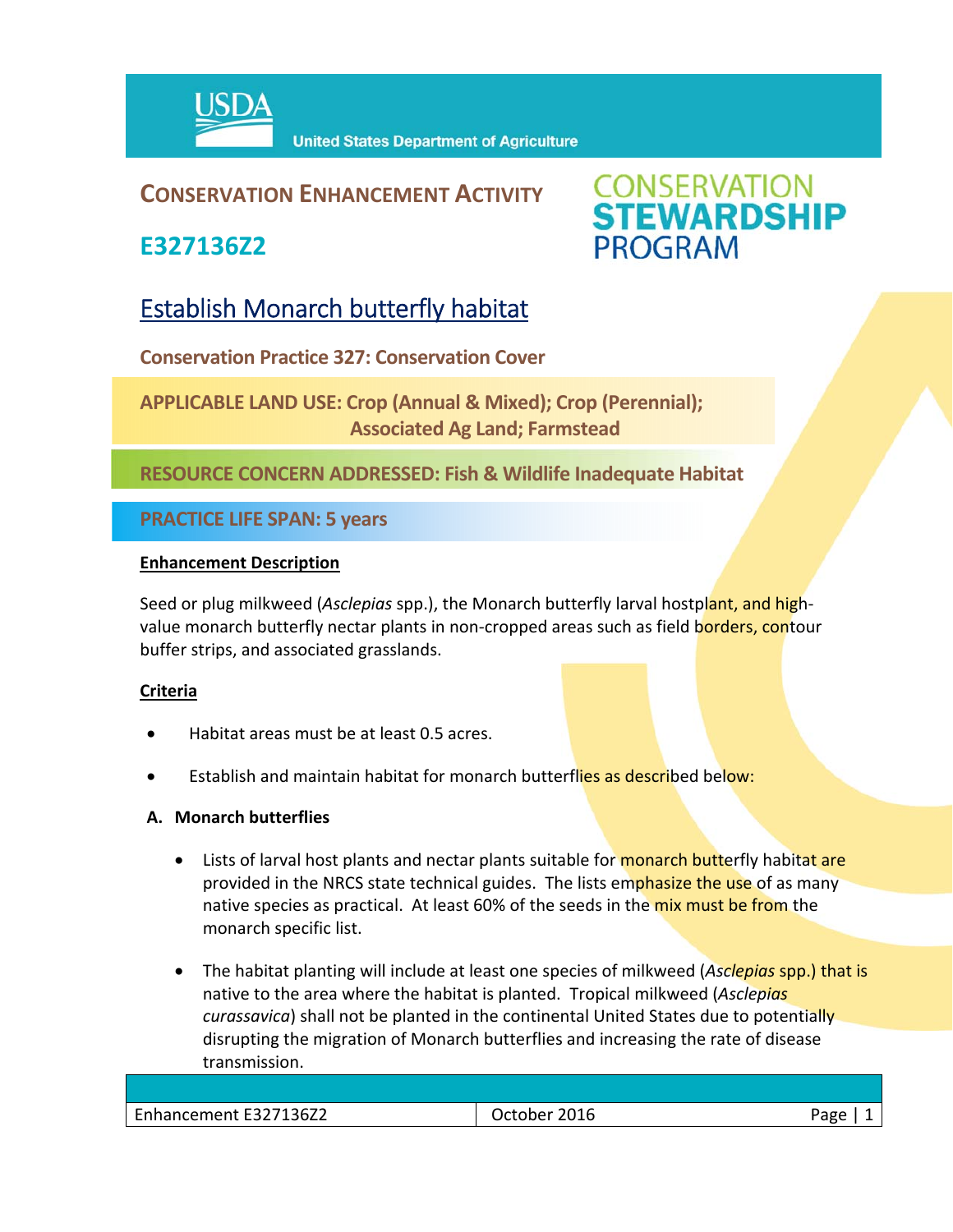

Waiver: In some regions, a commercial source of native *Asclepias* species is limited or not available. In these situations, the NRCS state



conservationist may apply for a waiver, and only require that plantings include monarch nectaring species. In this situation, milkweed seed or plugs are still encouraged to be planted, if possible. If such a waiver is granted, the mix will result in at least 80% of the seed being from the state's monarch nectaring plant list.

- The habitat planting will include monarch nectar plants in bloom when monarch butterflies are present in the state. Ideally, at least three nectar plants will be sown for each season when monarchs are present. Seasons are defined as spring, summer, and fall.
- Any other use of the monarch butterfly habitat area must not compromise its intended purpose.
- **B. Planting criteria for monarch butterfly habitat**
	- Site selection should consider existing weed pressures and available methods of control. Delay planting and conduct an additional growing season of weed control if high weed pressure requires aggressive treatment.
	- Site preparation and plant establishment shall be accomplished according to the state's specifications for Conservation Practice 327-Conservation Cover.
	- Successful establishment is when the planting is providing at least 80 percent soil cover, visually estimated, and that the resultant cover consists of at least 500 milkweed plants per acre (approx. 1 stem per each 100 sq. ft.), and successful establishment of at least two targeted nectar plants per bloom period when monarchs are present in the state. A milkweed plant is defined as a single stem emerging from the ground.
	- Insecticides should not be used in the habitat planting area, nor be allowed to drift onto the habitat (this drift includes dust from seeds coated in insecticides).
	- **•** Herbicides are allowed during site preparation (prior to planting) when it is necessary to eliminate competing weeds from a planting area in order for nectar and pollen producing plants to establish.

| Enhancement E327136Z2 | 2016<br>October | Japo |
|-----------------------|-----------------|------|